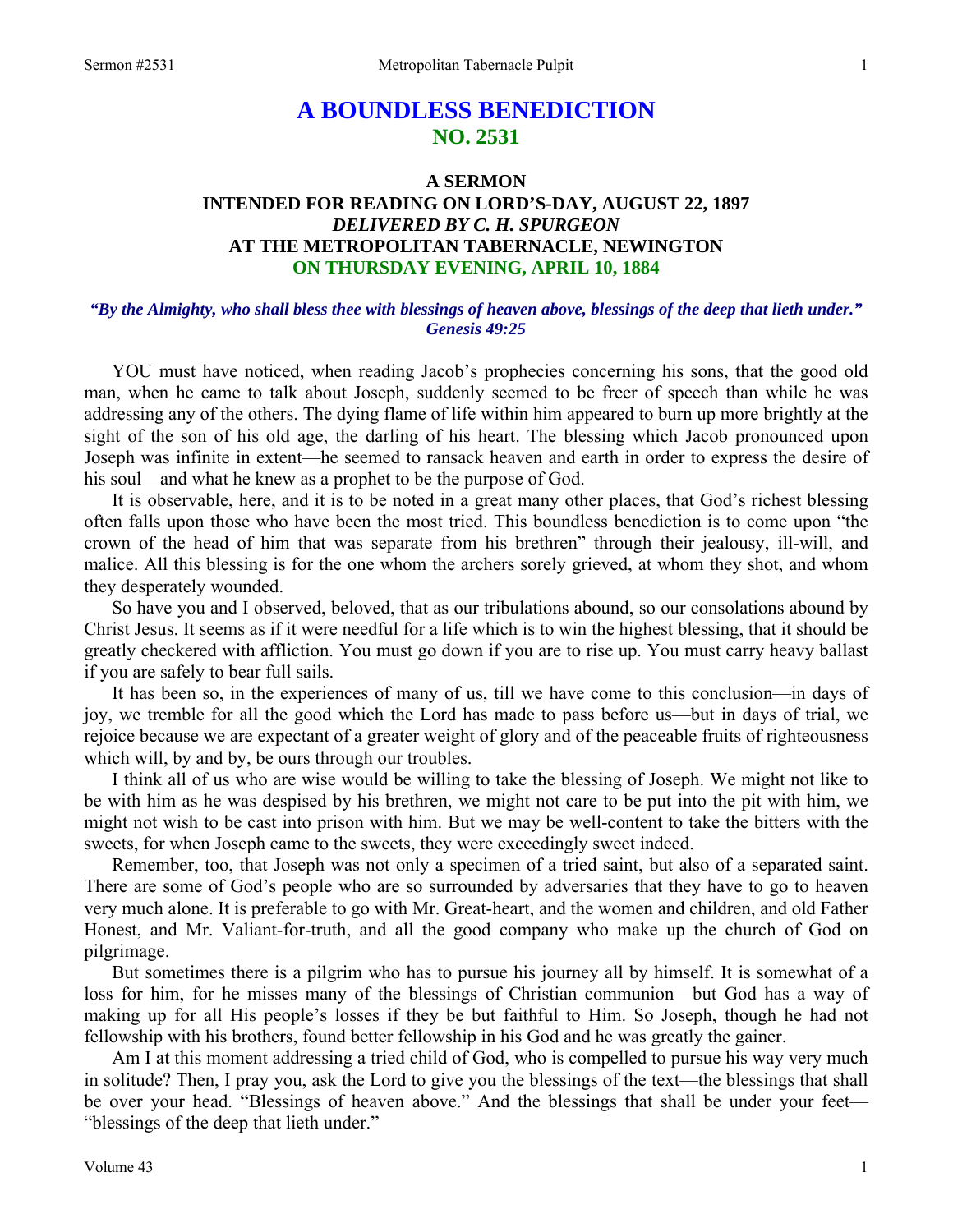Moreover, to complete the description of Joseph, I notice that he was not only tried and separated, but he was very severely tempted. I need not do more than just allude to his temptation in the house of Potiphar. For so young a man, how well he behaved! How gloriously he showed that he truly feared God!

And I believe that any of us who are exposed to unusual temptation, if we only have grace enough to resist it, are on the road to a far larger blessing than the untempted can expect. The Lord tries us in different ways and when we come forth out of the furnace as gold seven times purified, then there is some honorable use to which that gold is to be put.

Are you tempted just now, dear friend? Is it something very pleasant to the flesh, but very deadly to the spirit? Escape for your life and in that act of escape, you will have opened a window through which the sunshine shall come upon you in an altogether unexpected manner. Perhaps not at the moment, for Joseph had to go to prison and to lie there for a long while, but before long, you shall see that fidelity to conscience and to truth will certainly bring its own reward. These preliminary remarks are suggested by the surroundings of our text, which show that the blessing came upon the tried, the separated, and the tempted Joseph.

"I do not understand," says one, "how trials and blessings go together." Perhaps you do not, but there are many old women here who do—and there are many of us whom you would perhaps set down as being very ignorant—who perfectly understand it. You see, experience teaches. There are many who will criticize some of the sentences of Ralph Erskine in his *Believer's Riddle,* and say that these things are contradictory. Just so, but faith has to credit contradictions. If you do not know that the spiritual life is a profound paradox, you do not know anything at all.

The way of a serpent on the rock, or of a ship in the sea, is a mere trifle compared with the way of spiritual life in the soul of man. To understand yourself, you must understand the mystery of the two natures and of the daily inward conflict between them—the carnal mind that never can be reconciled to God and that heavenly mind that cannot sin because it is born of God—both of which co-exist in the believer, and cause him often to be like the Shulamite, in which there was the company of two armies, crying, one moment, "O wretched man that I am!" and saying in the same breath, "I thank God through Jesus Christ our Lord."

Please to note, next, that God alone is the source of all blessing—"By the Almighty, who shall bless thee with blessings of heaven above, blessings of the deep that lieth under." All these are blessings distinctly from God and there is nothing which looks like a blessing which will turn out to be a blessing, unless God is recognized in it.

If God gives you your wealth, you shall be truly rich—otherwise you shall be one of those poor rich people who enjoy nothing. If God gives you your health and you are grateful for it, you shall have true sanity, for your soul shall be in health even as your body is. Restoration from sickness should always be ascribed to God. Whatever part the physician may play—and he often plays a very important part—yet to God, who gives the physician wisdom and skill, must the gracious result be ascribed.

Whatever may be said to be due to nature—and there is no doubt that a good constitution often works for itself more healing than does the doctor's medicine—yet, since that constitution is the gift of God, He is still to be praised. Every moment we owe the breath in our nostrils to the Lord's kind forbearance. This dust would soon return to its brother dust if God did not animate it by His breath.

Therefore He is to be praised for every moment of our life. But when, on certain occasions, disease and pain set in and we are rendered extremely weak—and life then, more apparently than ever, seems to hang upon a thread—if we are restored, our God deserves then a still more special song of thanksgiving. Did not King Hezekiah sing unto the Lord when he had been raised up from sore sickness and his life had been preserved? He did not praise the lump of figs which had been the instrument of relieving him, or sing to the praise of the prophet Isaiah who had prescribed for him—but he praised the God who had healed him and magnified His holy name.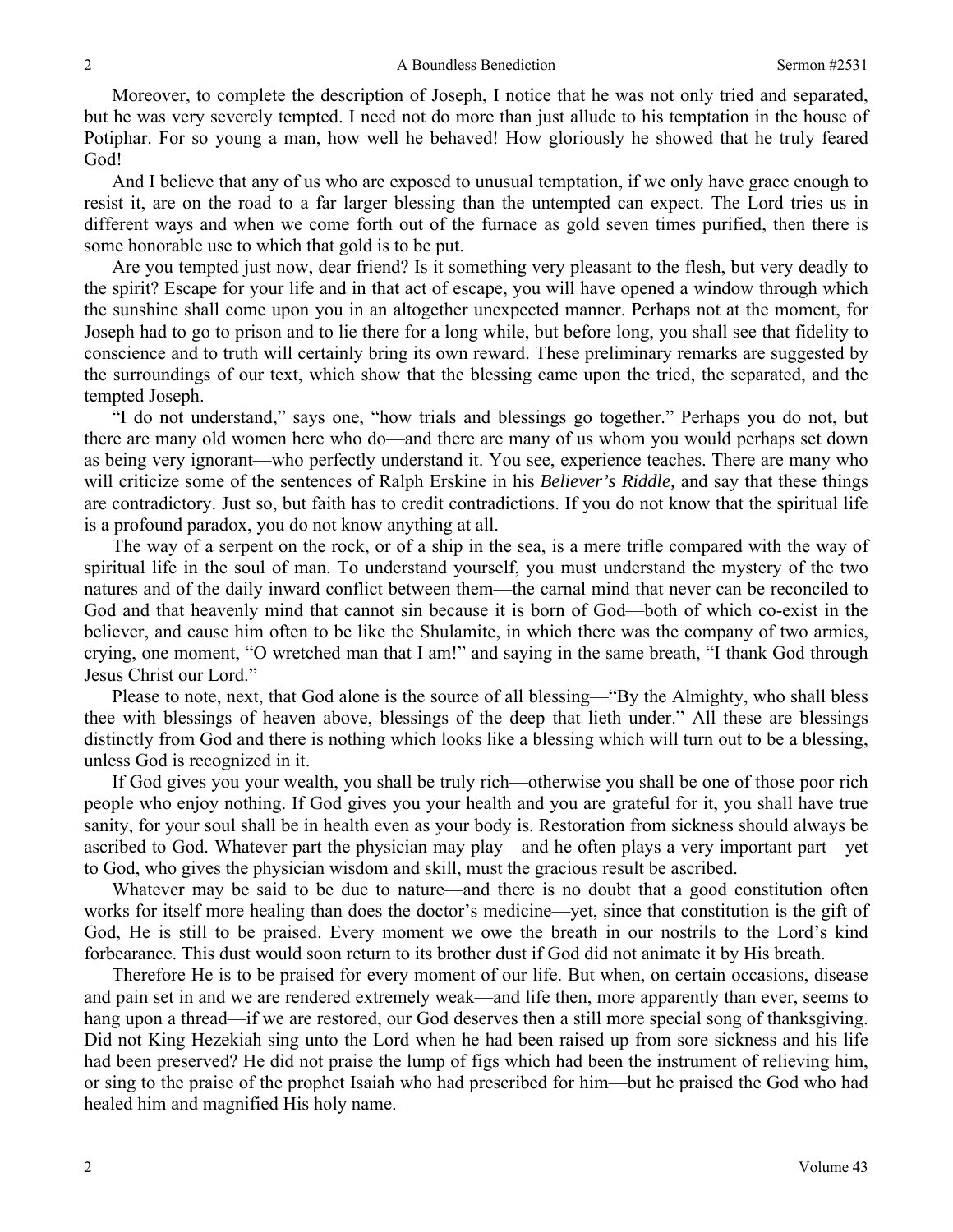Recollect, beloved, that whatever God gives you is a right-handed blessing for which you are to thank Him, and by which you are to serve Him. But also remember that, "Every good gift and every perfect gift is from above, and cometh down from the Father of lights, with whom is no variableness, neither shadow of turning." What you get of the devil and what you get of yourself will prove to be a curse to you—God alone can give you the blessing.

Is it not sweet to think that the Lord is almighty as a blessing God? Jacob says to Joseph, "The Almighty, who shall bless thee," and he seems to imply that He will give an almighty blessing. Is it not a glorious thought that God, being infinitely great, does not give as if He were little and that the Infinite does not bless according to the narrow limits of our finite minds?

Well may we join with Paul in saying, "Unto him that is able to do exceeding abundantly above all that we ask or think, according to the power that worketh in us, unto him be glory in the church by Christ Jesus throughout all ages, world without end. Amen." Yes, God is almighty to bless us. Oh, happy is that man who has the blessing of the Lord resting upon him!

And according to the verse in which our text is found, the Lord delights especially to bless the children of His own servants—"Even by the God of thy father, who shall help thee; and by the Almighty, who shall bless thee." Do you not feel that the son of your dearest friend has some kind of claim upon you? If you have long loved the father, you naturally take to the children for his sake. And though grace does not run in the blood, "For the promise is unto you and to your children, and to all that are afar off, even as many as the Lord our God shall call," yet the God of Abraham does delight in Isaac, and the God of Isaac delights in Jacob, and the God of Jacob blesses Joseph, and the God of Joseph blesses Ephraim and Manasseh.

God likes to cleave to His old friends, even to a thousand generations of them that love Him. He will never turn aside from those who keep His covenant. I count it a far greater honor to be descended from the saints of God than to be descended from the greatest princes who ever stirred the history of the world. Will not you, beloved, pray for your children as your fathers prayed for you? And will not this verse encourage you to expect a great blessing for your Joseph from the God who has dealt so graciously with you? O young man, may the blessing of the God of your father come upon you, even the blessing of "the Almighty, who shall bless thee with blessings of heaven above, blessings of the deep that lieth under!"

Notice, once more, before we get into the very heart of the text, that when God is about to bless His people, He can make the causes of disquietude to become the sources of benediction. Men are by nature afraid of the heavens—the superstitious dread the signs in the sky and even the bravest spirit is sometimes made to tremble when the heavens are ablaze with lightning, and when the pealing thunder seems to make the vast concave of heaven to shake and to reverberate. But God can give us the blessings of the upper sky.

As for "the deep that lieth under," why, in the imagination of some men, it is the world of darkness and the valley of the shadow of death. And when earthquakes happen, as they do much more often in the East than here, then are men sorely afraid. They know not what lies in the deep caverns beneath them, and they tremble, and are dismayed, but God can give us the "blessings of the deep that lieth under."

He can, in fact, encompass us with blessings so that we shall go forth with joy and be led forth with peace. The mountains and the hills shall break forth before us into singing—and in yon dark forests*,* the very trees shall clap their hands. Has He not promised that the beasts of the field shall be at peace with us and that the stones of the field shall be in league with us? The stars in their courses fight for the people of God. And the earth below is still moved to its inmost depth by the power of Him that keeps Israel, who does neither slumber nor sleep.

Thus, dear friends, have I brought you up to the text, which I think readily divides itself into two parts and so furnishes us with our themes for meditation—first, *the blessings of heaven above.* And secondly, *the blessings of the deep beneath.* 

**I.** First, there were given to Joseph THE BLESSINGS OF HEAVEN ABOVE.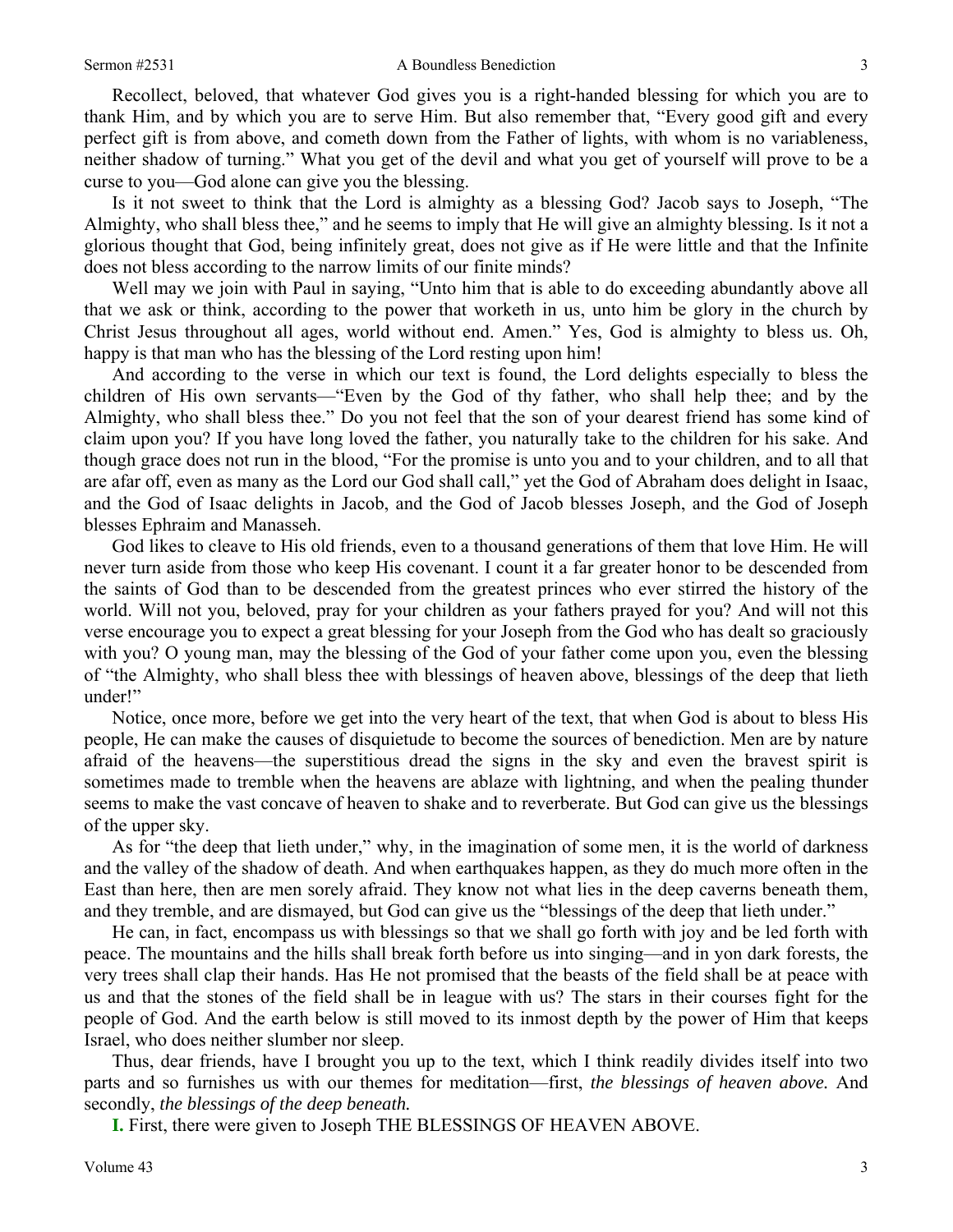And I believe that they are also given to all God's people who are in trouble, who bear themselves well in temptation, and who are sustained by divine grace as Joseph was. You and I, as God's people, shall have the blessings of heaven above.

Joseph had them, first, *literally*, that is to say, upon his country. There was the blessing of the sun which, in its season, shone to help vegetation to develop itself, to produce the fruits, and to ripen the harvest. There were the blessings of the moon, for in the darkness of the night, men were cheered by it and the moon has various subtle influences upon plants and people of which we know but little. But whatever those blessings were, Joseph's land had the blessings of the moon and of the stars.

There fell upon his mountains the blessings of the dew, which comes at nightfall very heavily in the East and makes up for the lack of rain. Joseph had the dew, and in due season, Joseph had the rain, too—the early and the latter rains—and the two tribes of Ephraim and Manasseh rejoiced in possessing a fertile country, a land for which the Lord their God cared very specially. Thus they had, literally, the blessings of heaven above.

And you and I, beloved, shall have all the blessings of heaven above, literally, as far as they would be real blessings to us according to that ancient promise, "The sun shall not smite thee by day, nor the moon by night....The Lord shall preserve thy going out and thy coming in from this time forth, and even for evermore."

But just now I am going to show that God's people shall have these blessings *metaphorically.* That is to say, they shall have that which is represented by the sun—the sunlight of divine favor. You shall have fulfilled to you, tried child of God, the benediction of the high priest, "The LORD bless thee, and keep thee: the LORD make his face shine upon thee, and be gracious unto thee: the LORD lift up his countenance upon thee, and give thee peace."

You shall have as much of the light of God's countenance as you can bear, and if you will walk with Him, as Joseph did, in all carefulness and uprightness, then you shall have that sunlight continually with you, making glad your heart and ripening within you the fruits of grace, to the glory of God.

Then, when the night comes, you shall have the Word of God shining in your soul, like the moon, and oftentimes, the borrowed and reflected light of the Gospel ministry shall be a blessing to you, when, otherwise, you would have been in darkness of spirit. You shall have a blessing by night as well as by day—a blessing on your sleep and on your rest, as well as on your labor. God will never cease to bless out of heaven those whom He has eternally chosen as His own.

Nor shall you, who are the Lord's people, lack the reviving and refreshing dew. If you live near to God, you shall be able to say with Job, "The dew lay all night upon my branch." Oftentimes, when the threshing floor shall be dry, your fleece shall be wet, for the Lord shall send to you a perpetual watering by the dew of heaven.

Has He not said of His vineyard, "I, the LORD do keep it; I will water it every moment: lest any hurt it, I will keep it night and day"? O my brothers and sisters, it is indeed a great blessing when your soul is full of the heavenly dew—the unction of the Holy One—the bedewing of the Holy Ghost! This blessing also is intended for all the people of God.

And you shall have the rain, too, in its own season, for the value of the blessings of heaven is very much dependent upon the season in which they come. Sometimes, it is good for us to be surrounded with a damp atmosphere and dark clouds, but there are times when the plants must have sunlight, and there are seasons when the soul must have delight in its God.

You shall have the dampness when you need it and you shall have the brightness when you can bear it. The Lord will give you, just as He gives a land when He means to bless it, the early rain in its season and the latter rain in its season—the dew in its night and the sunlight in its day. Oh, be glad, dear friend, that all that the high peaks of Bashan and the hills of Ephraim ever possessed, shall be yours spiritually, and you shall bring forth abundant fruit to the glory of God!

Now, for a minute or two, let me show you that this blessing of heaven above may be looked at as being similar to the blessing of the dew and of the sunlight. Look now, not merely at the metaphor, but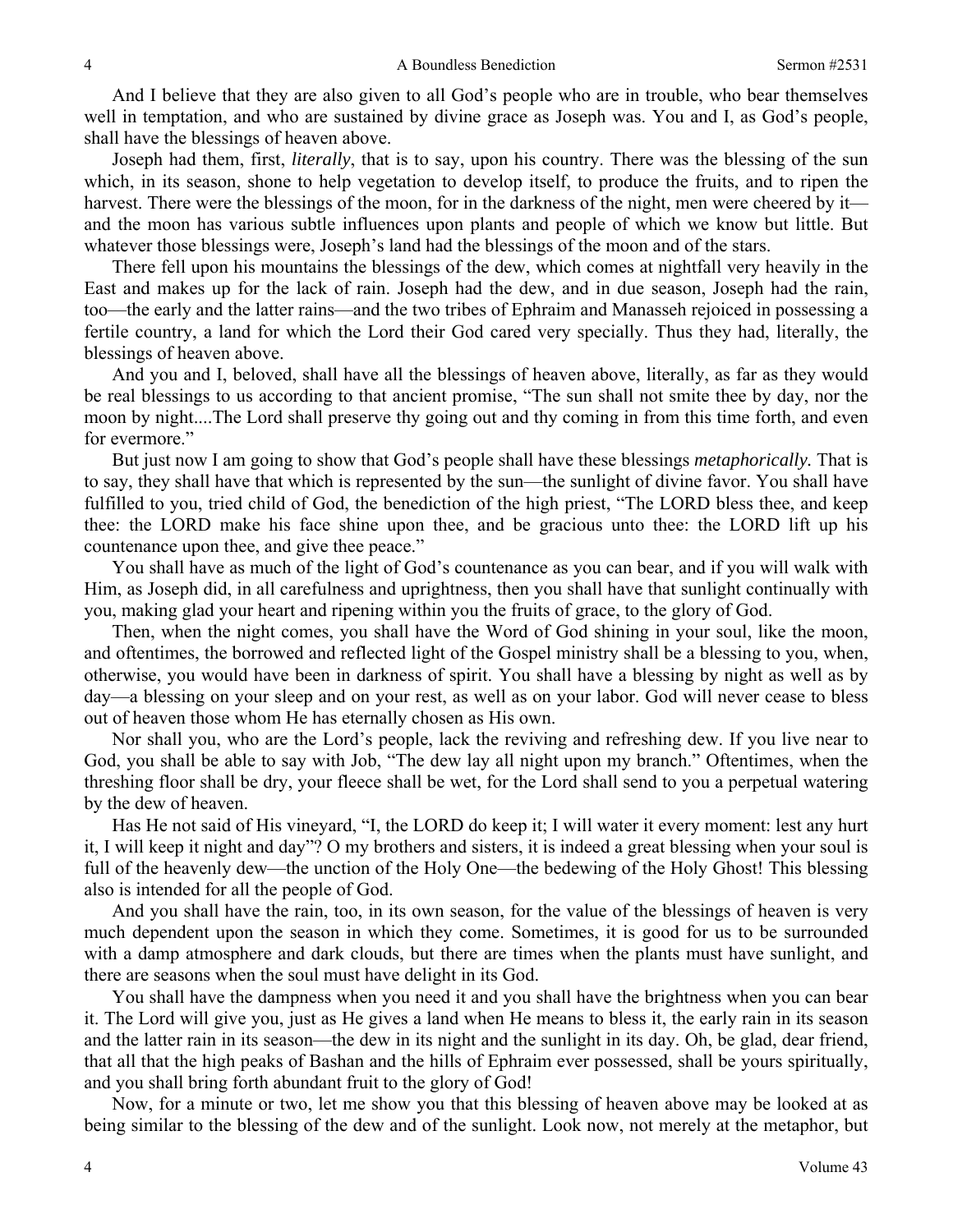at *the inward similarity.* The blessings of heaven, both naturally and spiritually, come to men sovereignly.

If we summoned a Parliament, they might talk as much folly as they usually do, but they could not produce a shower of rain by all their talk. If we had all the kings and queens in the world gathered together, they could not give the farmer one sunshiny day when God willed to cover the sky with clouds. He gives dew, or rain, or sunlight, according as He wills it.

Well, so is it with the grace of God in all its various forms. It is the sovereign gift of heaven and the Lord holds in His own hand the prerogative to give it or to withhold it.

#### *"When He shuts up in fell despair, Who can remove the iron bar?"*

And when He gives light and liberty, who is there that can darken the child of God or thrust him into the dungeon? It is God who gives the rain, and the dew, and the sunlight—and it is He also who alone can give grace.

But these blessings of heaven are effectual as well as sovereign. When God makes it rain in the East, it does rain, and nobody has to go outside to see whether it is raining or not. And when the sun shines in the East, it *is* hot and nobody has to question whether the sun is shining or not. It so shines that you need to get under the shadow of a great rock in a weary land.

And in like manner, I wot that when God blesses His people, they are blessed. If His grace descends, He gives a plentiful shower whereby He does refresh His inheritance when it is weary. When His dews fall, they saturate our fleece till we could wring out the water as Gideon did. The Lord never fails to complete all the processes He intends at the various seasons. Who can stand before His cold or before His heat? So is it with His grace—it is effectual in accomplishing the purposes of the Most High.

But the blessings of heaven are also exceedingly pure. What can there be whiter than snow that drops from the sky? What can there be purer than the mountain spring? It is almost too pure for man's sinful palate, but everything that God sends from heaven is, like Himself, pure and clean. So is His grace. When it comes into the heart, it is a lovely thing, a thing of good repute, and it makes us also to be of good repute when we yield to its power.

And what a sublime thing is that which comes from heaven! You know how God said to Job, "Hath the rain a father? or who hath begotten the drops of dew?" He seemed to ask where else they could come from but from Him—and certainly He it is who bestows His grace, whatever shape it may take. Every drop of grace that comes into the soul of a man glorifies the God who sent it, so that the gifts of God's grace are included in the blessings of heaven above.

The blessings of heaven above are also continuous, for if it does not always rain, then the sunlight takes up its work, or the moon operates upon the earth. But there is always some blessing coming from the sky towards man. The world is never cut asunder from its moorings amid the stars—they all have their ordained influences upon us, and in like manner—no child of God is ever beyond the reach of the sweet influences of the Pleiades of the promises. And God, the great Father of lights, is ever affecting for good the hearts of all His people. Continuous are the blessings which come from heaven.

So, you see, there is a similarity between the benedictions of grace and the blessings of nature.

And dear friends, I think that there is a *specialty* about some blessings, which proves that they have come from above more distinctly than any others. For instance, that first grace which works in the heart—is not that just like the rain which comes when nobody is looking for it? The man has never prayed for grace or even if he has prayed for it, there is no true prayer ever offered until first of all grace has come to produce that prayer. The sinner is never beforehand with God.

If you begin to pray at this moment, it is because God's grace has begun to work upon your heart so that you can pray. He is always first. That is one of the blessings of heaven, then—that first movement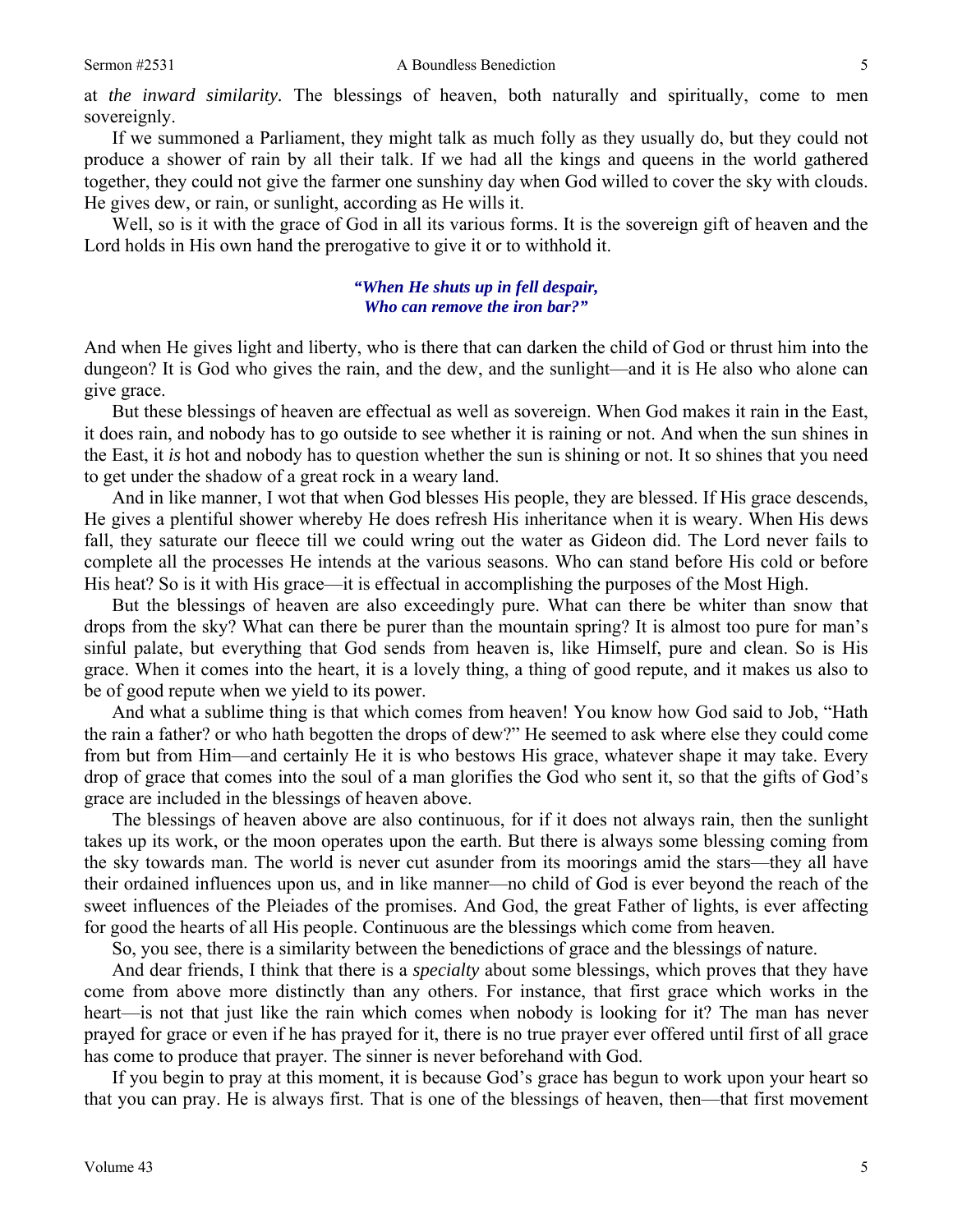of the Eternal Spirit upon the dead, chaotic heart—producing light and order there. That is surely from heaven and God has given it to His people.

And do you not see how clearly grace comes from heaven because it keeps on coming even when it is not fed by us? Though we often flag in our spiritual experience, the great God never flags. "If we believe not, yet he abideth faithful: he cannot deny himself." Often, when our heart's fire would go out, His flaming love burns so continually that the fire within us is kept alive. Because He perseveres in love, we persevere in grace. If God changed in His thoughts toward us, we would be utterly cast away, but He does not change and therefore we are not consumed. This is another proof that the gift of His grace is purely and clearly out of heaven—heaven's own benison, the blessing of heaven above.

I can look back upon many mercies which I have received, which do not appear to have come to me by any channel except through the blessed Mediator, the Lord Jesus Christ. I mean not by any human channel. Oftentimes, when we are alone, sweet thoughts refresh us and comforts come flying into our spirit—and singing there, like the birds which are all alive at springtime. We know not how those sweet songsters came, but we hear them singing. Those are, indeed, blessings from heaven above that never touch the earth, but come directly from God to your heart.

Peradventure, you will have more of them soon, in times of greater trouble and direr sickness, and as you get nearer to the hill country, when there is only the narrow river between you and the golden shore, then shall you have more and more of the blessings of heaven above. They are all yours, but they shall come to you in their season.

Finally, under this head, I may say that we *actually and certainly* have the blessings of heaven above. Why, beloved, all that there is in heaven is given to us! There is God the Father in heaven, and He is our Father. "The blessings of heaven above" must include the blessing of Him who has begotten us again unto a lively hope by the resurrection of Jesus Christ from the dead.

Our dear Father's own benediction comes to us warm out of His infinite heart—the heart that gave us Jesus and now can deny us nothing. Oh, what a blessing we have in that love of our Father in heaven! But Jesus is there, too.

> *"He who on earth as man was known, And bore our sins and pains, Now seated on the eternal throne, The God of glory reigns;"*

and all the blessing there is in Him comes streaming down to His people.

There is not one of the children of God who has any idea of a thousandth part of the blessing that he is continually receiving from the Lord Jesus Christ. "It pleased the Father that in him should all fullness dwell" and of His fullness we are daily receiving, and grace for grace.

There, also, in heaven is the blessed Spirit, the Comforter, and He blesses us, for He is here as well as there. He is in us and with us, and abides with us henceforth and forever, to illuminate, to comfort, to direct, to refresh, to sanctify, to make perfect. Every form of His blessing is ours. Then, as you look again up to heaven, you may rest assured that there is not an angel there but is bound to bless you. When the triune God becomes your God, then for certain all the courtiers of the King's palace are your ministers, "sent forth to minister for them who shall be heirs of salvation."

Beloved in Christ, what is there in heaven that is not assured to you by your covenant-keeping God, who is eternal, immutable, full of benediction, infinite, almighty in the love that He has to His children? All this blessedness is yours, whether the sun and the moon shine, or are beclouded. All these blessings are yours even as the dew falls, and the rain and the snow come down from heaven, and return not thither. At all seasons the windows of heaven are open and you have not room to receive the blessings that are continually coming to you from above.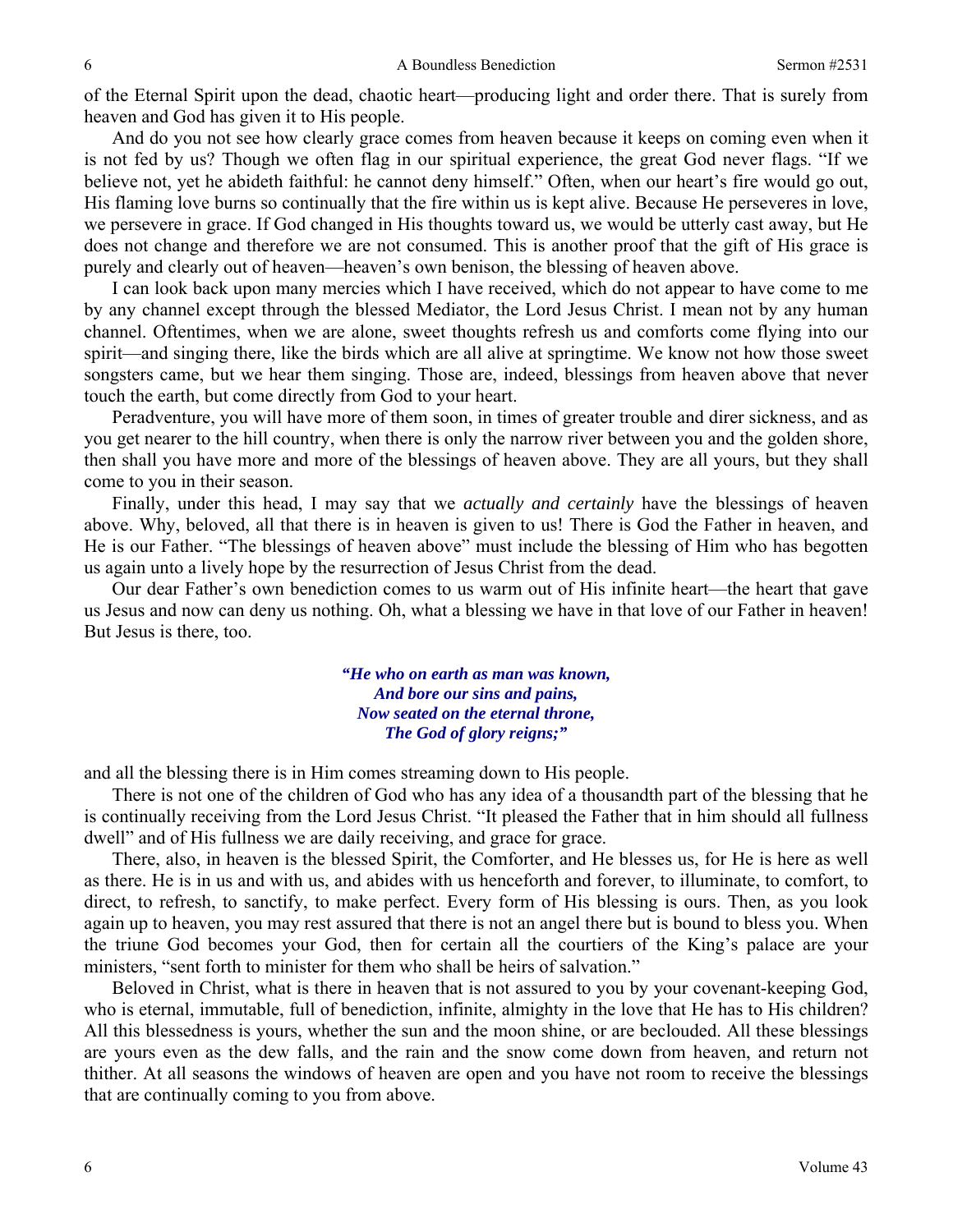You do not know how much of blessing you may have—yea, and shall have—if you have but grace to open wide your mouth to ask largely—and to receive largely from Him who gives without stint and without upbraiding. Blessed men, blessed women, are you who have believed in Christ and have the blessings of heaven above! I pity any who have not so believed, for the curse*—*and not the blessing, is theirs.

**II.** Now we must spend a few minutes in considering the second part of our subject, namely, THE BLESSINGS OF THE DEEP BENEATH.

These are the blessings which come from God's works—from nature—from providence: "blessings of the deep that lieth under." Moses called it, "the deep that coucheth beneath."

This promise may be taken, first, *literally*, as an allusion to wells and springs. Underneath the earth there are great reservoirs of water, which are constantly being tapped in these days by men who make artesian wells, but in that country, where they did not know anything about boring artesian wells, they did know that springs often bubble up from the bowels of the earth in very strange places, sometimes on the very tops of hills.

It is a remarkable thing that on the Island of St. Helena, a mere pile of rock which stands up out of the water, hundreds of feet above the level of the sea—there are found numerous fountains of water, more than sufficient to supply all the needs of that place. And in all sorts of strange places, where you would not expect to find them, even in deserts, springs come up and create an oasis of verdure in the midst of the barren sand. So the tribes of Joseph were to have the blessing of springs that bubble up among the valleys, or come leaping down the hills, to make glad the pastures and the fields.

The analogy of that is just this—that all God's people are to have the blessing of *the inward design of creation.* What is it? Those things which you can see are merely the garments of some great thought of God. The sea, the land, the sky—these are, as it were, the words in which some thought of the Eternal is couched—in part concealed, in part revealed.

But the great design of creation is the glory of God through the salvation of His redeemed. On the innermost heart of creation, if you could get at it and could read it with the eyes of God, you would see this inscription, "Made for the accomplishment of the salvation of God's elect, and thereby for the glory of God."

When He made mankind on earth, multitudinous as the bees that swarm out of their hives, the first thought with God was concerning His own people. The race was to live and exist by His supreme mercy, because of His love to His own people—and His people are still made to live that they may be the means of blessing others.

First, the bread is given to the disciples and then the disciples give it to the multitude. The first thought of God is that His own children shall be blessed. When I gaze upon the sea with its rolling waves, or look upon the plains and the forests, or think of this round world and the myriads of stars, the first thing I am to remember is this—that it is the love of God which has clothed His thought in these marvelous garments. The deep that lies under them all is His love to His people and that you who are His shall enjoy most blessedly.

And next, this *is the secret of divine providence.* You cannot see the deep that lies under, but you can perceive what is God's design in providence. Why these wars and rumors of wars, and earthquakes, and famines, and devastations? The man who can read history aright down to the birth of Christ and then making that the center, will read on to the death of Christ, and all the after history, will begin to understand that all of it is merely the salvation of the chosen people hammered out—either nearer or more remotely—it all tends to that result.

The issues of all events turn upon the grand plan of redemption. It is so in the great matters of life and it is equally so in the little. Your poverty, your sickness*,* the death of one you love—all that had in it the deep that lies under—promoting the glory of God and your eternal safety. So, beloved, the next time you get where you cannot see to the bottom of the clear waters, say to yourself, "There is a deep that lieth under, and that is mine, and I am to have the blessing of it. I cannot see what God means by this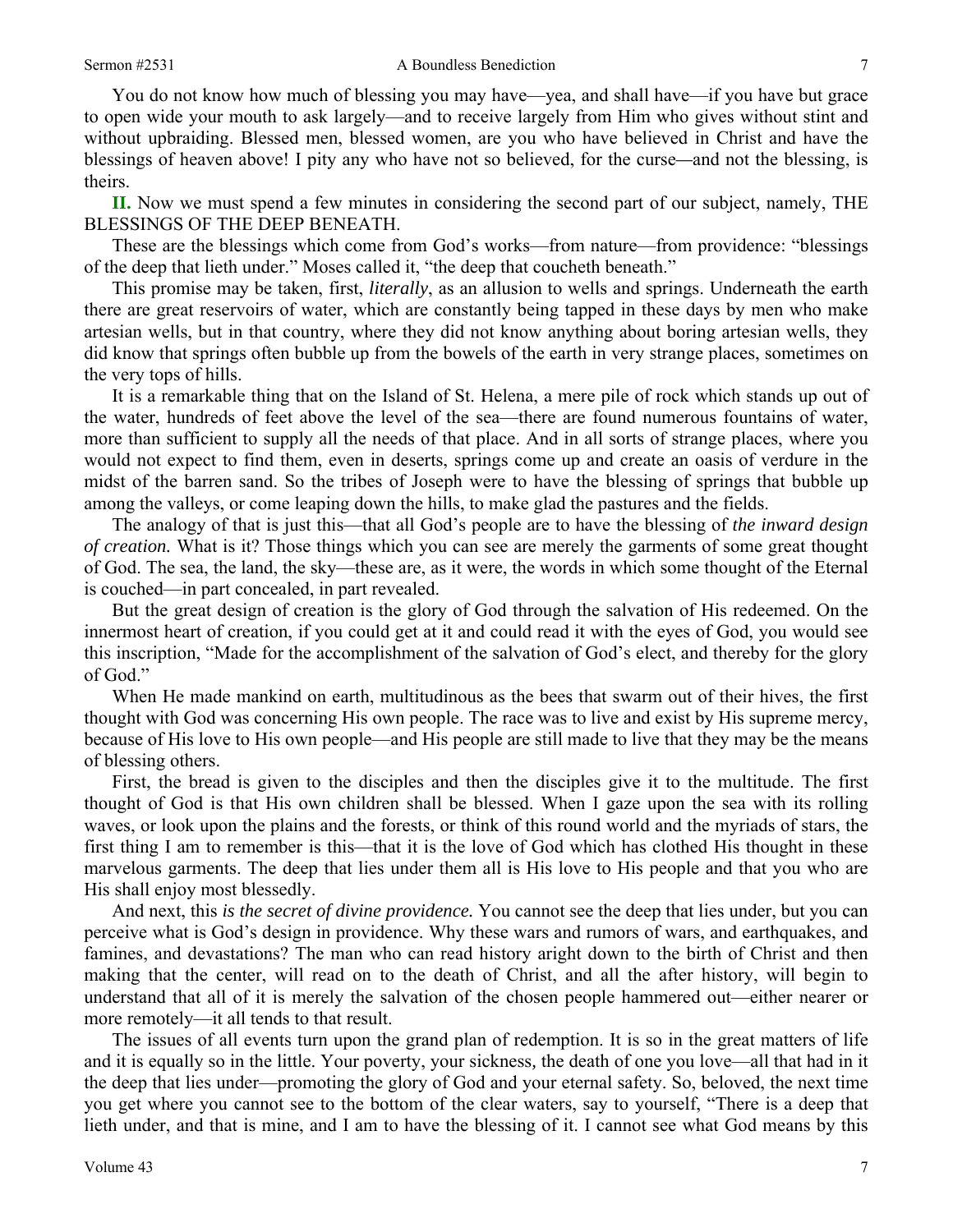experience, but how can such a babe as I am ever hope to understand the Infinite? I was born only yesterday and the Eternal God has lived forever and ever. He must have designs that I cannot grasp. The deep that lieth under in providence is, however, mine."

God's servants, in reviewing their lives, must often be startled to notice how, in their ministry, simple matters are proved to be from the Lord, though at the time they knew it not. Have you never heard the story of the Scotch minister? It is one which is beyond all question a pure matter of fact. He went to a certain place to preach and took with him the sermon which he intended to use. He went upstairs to refresh his memory with his manuscript and knelt to pray.

And when he had done praying, he could not find the sermon. He was in a great state of anxiety about it, for he could not remember anything else that he could preach except a sermon upon the text, "Thou shalt not kill." He thought that would be a very queer discourse to deliver when taking an occasional service at a brother minister's church—and he did not wish to preach it. It was one of a course of sermons that he had preached to his own people upon the Decalogue, but though it was a sermon apparently quite unfit for the occasion, he could remember no other, and he therefore preached from the text, "Thou shalt not kill"—a sermon against the crime of murder.

When the service was over, there rushed into the vestry a man, apparently demented, and shutting fast the door that none might hear, he confessed to the preacher that he had committed a murder which had never been discovered, and he received direction from the minister what to do in order that he might find peace with God.

That done, the preacher returned to the bedroom where he had prayed—and the first thing he saw when he entered the room was the sermon that he had intended to preach, lying where he could not help seeing it. Often, we do not perceive what is immediately before our eyes—and this good man had not seen his manuscript, for there was a secret design of providence to be wrought through its loss.

There is also a great deep that lieth under, not only in creation and in providence, but in *the teachings of God in the Scriptures.* You, dear friends, who have been lately converted, cannot fully comprehend some of the deeper doctrines of our holy faith. It is a mercy that you need not understand them in order to be saved.

If I am very thirsty, I do not require to go down into the heart of the earth to see where all the reservoirs of water are. Here is a little spring that is bubbling up and I have only to lie down by it and drink. That is enough for me, it quenches my thirst. Of course, after I have done that, I desire to intermeddle with all knowledge and I would like to go in search of the hidden springs of the great sea of truth, to find out what it is that God calls His deep things, that I may know all that I can concerning them. But whatever those deep things are, you who love the Lord and live near to Him, have the blessing of those deep doctrines, those vast truths before which the human mind lies prostrate in adoration. They are all yours—you have the blessings of the deep that lieth under.

Whatever *God's eternal purpose*, which is not yet revealed, may be, it is not for you and me to try to clamber up and gaze upon the mysterious volume wherein is written all that shall yet come to pass. But we may be quite sure that there is nothing in that book which is not full of blessing to them that love God and are the called according to His purpose. You just rest content with that.

When God is pleased to turn the next leaf of the volume of the future, and you hear it rustle, do not be eager to read what the next lines may be—whether they are of gloom or of joy—but stand back and say,—

> *"My God, I would not long to see My fate with curious eyes, What gloomy lines are writ for me, Or what bright scenes may rise."*

It is enough for me that my name is in the Book of Life and that, being there, all things must work together for my good. The deep that lieth under is mine with all the blessings that are hidden in it.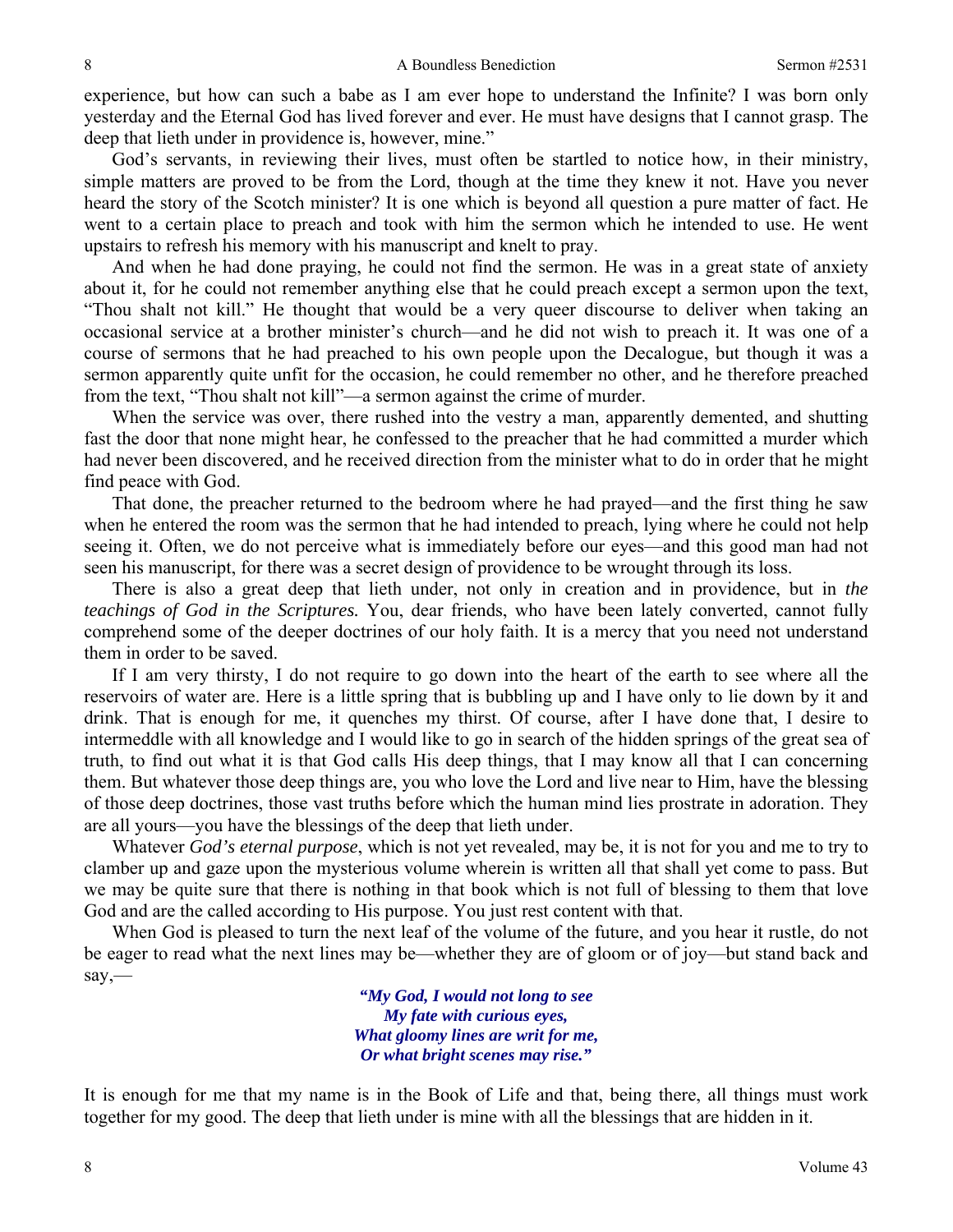#### Sermon #2531 A Boundless Benediction 9

The more you think on this theme, the more you will see what there is in it, for after all, there is no dark thing that you can think of but what there is a great deep of blessing underneath it. For instance, what lies under death itself? Why, resurrection. And Jesus says, "I am the resurrection and the life." But there could not be any resurrection if there were not death first. And it is not an ill thing that this body should lie in the grave and have fellowship with Christ in death, that it may afterwards have fellowship with Him in His resurrection. Do not be content with looking at the top of the soil of truth, but think of the vast deep of infinite mercy and love that lies underneath it.

But what is at the bottom of all? I answer, *God Himself.* "The deep that lieth under" is God, for "underneath are the everlasting arms." God's mercy, God's love, God's grace—this is the deep that lieth under everything. This deep is unsearchable. As no man can see the great deep that lies under the earth, so we cannot search out or measure the great deeps of everlasting love.

This we know—the great deeps under the world are always there. As they were there in Noah's day, and answered to God's call and destroyed the earth at His bidding, so they are there still and will be while the earth remains. And there is ever in the heart of God the immutable deep of divine love and faithfulness towards His own Joseph. The deeps are always there and we may always feel sure that those deeps are inexhaustible.

The springs that come up from the deep are never dried in summer and they are never frozen in winter. I know a spring which, within a few yards of its source, produces a river which turns a great mill-wheel within a distance of about the length of this Tabernacle from the place in which it comes out of the earth. It is an extraordinary thing, the force that there is in the deep that lieth under—a force that is never exhausted. And such is God's eternal love to His chosen.

The best of all is that this great deep that lieth under, though unsearchable, and immutable, and inexhaustible, is, nevertheless, available. See, Moses does but smite the rock and the waters flow out from the great deep that lieth under. God does but speak and in the wilderness waters leap up and streams in the desert.

When man could not get at the flood underneath, then God made the flood come welling up for man. And now He has taught man to get at it and he sets his boring machinery to work, and if he does but continue long enough, it is very seldom that he does not at last tap God's great wine cellar—the best wine that there ever was—which He brews up among the everlasting hills to make drink for His people. And up it comes, always fresh, and clear, and sweet, as stored away by God long ago, and now given out at the touch of man's industry.

Oh, dear friends, I wish that some of you would come and drink of the water that is so freely flowing! And those of you who cannot find it, I want you to begin working with that blessed boringmachine of prayer, and to keep on working right down through all the rocks of doubt and fear—boring, and boring, and boring away till at last you come to the living water of which you may have enough to drink forever.

At my Nightingale Lane house, I had a well which produced the sweetest water I ever drank. It was 460 feet deep. The man who had it made would have a well sunk only just there. So the workmen dug down 100, 200, 300 feet and they quite despaired of finding water. But the owner said, "Keep on working. I will bore to the center of the earth, but I will have the well made, so keep on."

And they did keep on till they reached the enormous depth of 460 feet. Then, one day, the workmen came up to dinner and they never went down any more—for while they were away the water burst through. They had left their tools below, but they could never get them up any more, and they are there now.

I know some people who have a very deep experience and for a long time they keep on boring away through all the mud and slush of their feelings. If this is the case with any of you, I hope that you will get through that experience very soon and that you will come to the living water. And when it comes rushing up, you will have to drop your tools and just drink to the full of that which God freely gives to